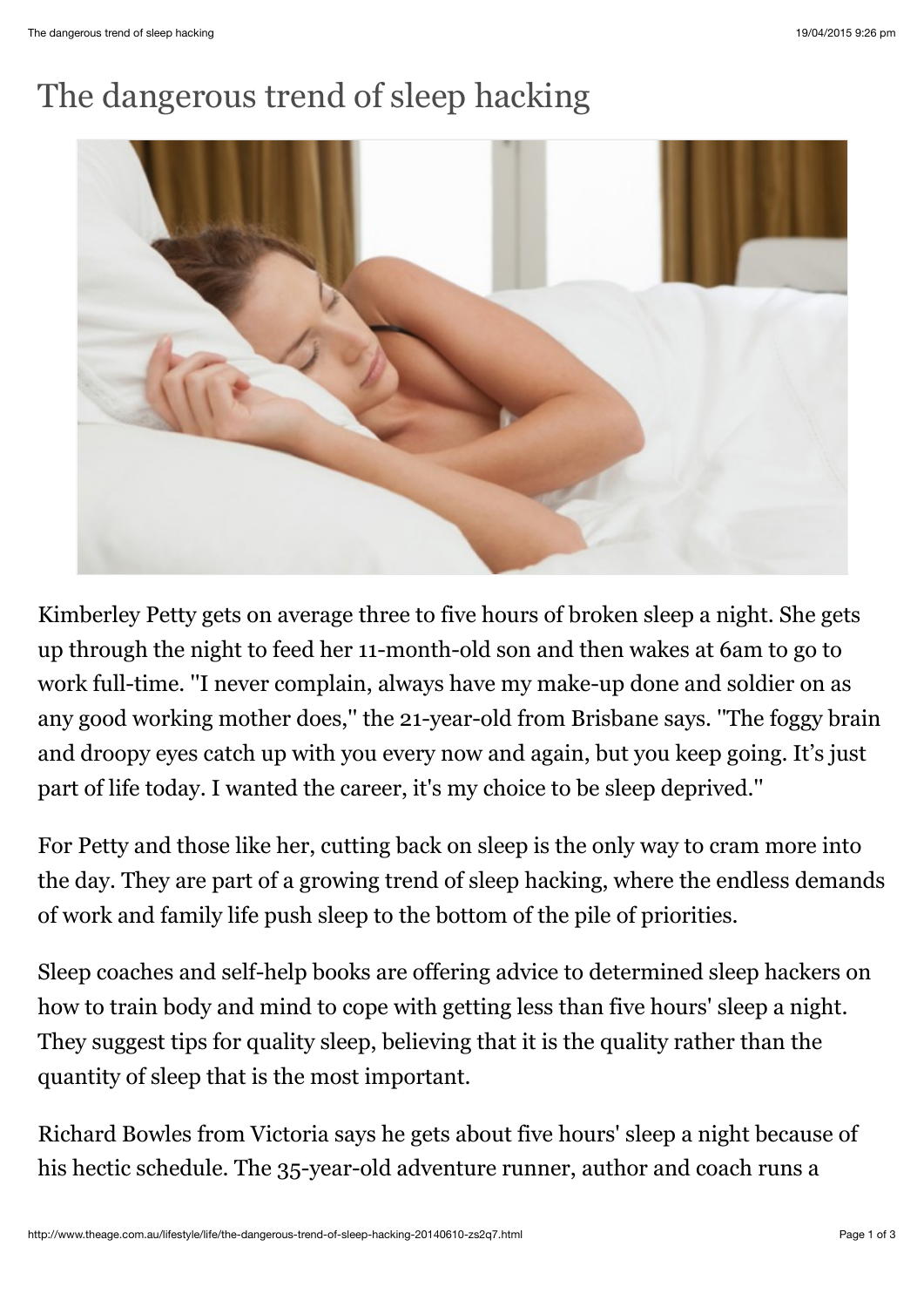minimum of 20 kilometres a day on trails at 4.30am and works until 10pm. ''Sleep is for suckers,'' he says. ''I believe there is no such thing as burnout. If I'm asleep, I'm missing out. Sometimes I get a little upset that I get tired at night, as I'm so focused on getting stuff done.''

Advertisement For sleep hackers, the busier you are and the less sleep you get, the more productive and successful you seem. But when did we start thinking that sleep was something we can do without?

''There is often a strong belief that we need to be busy, and that busy is good. Whereas rest and recharging our batteries with sleep and rest are not as highly valued,'' David Cunnington, sleep physician and director of the Melbourne Sleep Disorders Centre, says. ''Think of when we see a friend and ask 'How are you?' The most common response, borne like a badge of honour is 'flat out' or 'really busy'. Almost never is the response 'relaxed' or 'quiet at work'.''

In May researchers from universities in the US and Britain found that on average people are getting two hours less sleep a night than 60 years ago. They warned that society was becoming ''supremely arrogant'' in ignoring the importance of sleep.

''Most people need at least seven hours' sleep per night to function well,'' Dr Cunnington says. ''Feeling tired is not always the best measure of whether we are getting enough sleep, as it can manifest in other ways such as physical or mental health problems.''

Experts know that getting less than the recommended amount of sleep can lead to serious health issues. A [2010 study by Britain's University of Warwick](http://www2.warwick.ac.uk/newsandevents/pressreleases/short_sleep_increases/) found that getting less than six hours' sleep a night was linked to a dramatically increased risk of death.

Short sleeping, of less than five hours a night, is associated with increased risk of developing high blood pressure, diabetes and weight gain, Dr Cunnington says.

''There is evidence that people sleeping for five hours or less per night over eight nights have significantly increased food intake, eating over 500 more calories per day,